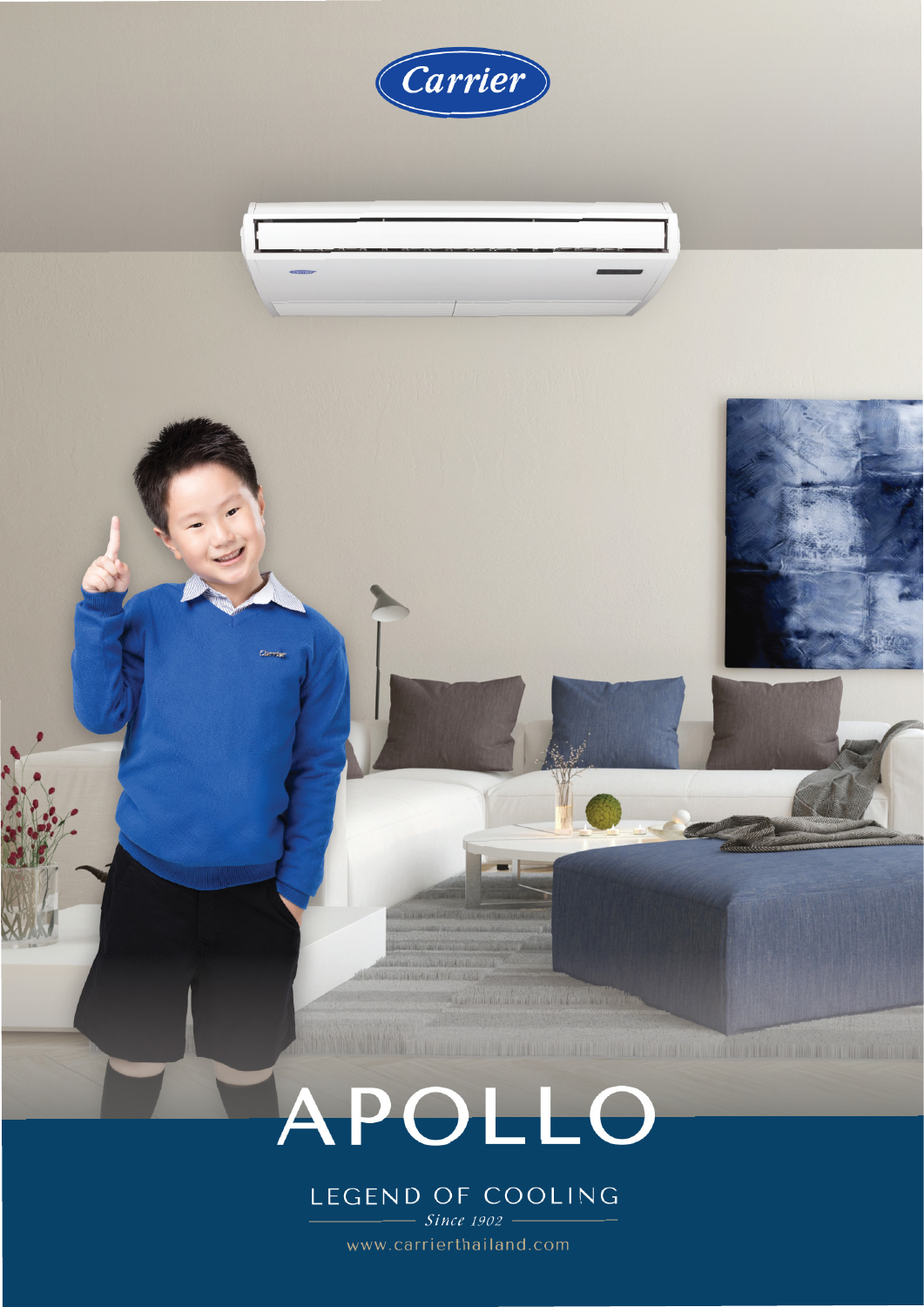

# **APOLLO**

TRIPLE PROTECTION

Floor & Ceiling - Split Type

### ENVIRONMENTALLY **FRIENDIY**

้สารทำความเย็น R410 ที่เป็นมิตรต่อสิ่งแวดล้อม

#### $\mathbb{Q}$  ×

### **QUIETLY ASTONISHING**

ระดับเสียงขณะทำงานเงียบกว่าเดิม



ยับยั้งและลดการสะสมของเซื้อแบคทีเรีย

NANO COPPER FILTER ้ยับยั้งเชื้อรา สารสังเคราะห์

NANO SILVER FILTER







#### **SELECT YOUR COMFORT**

ปรับระดับความแรงลมเย็นได้ถึง 5 ระดับ

#### $\supset$ POWERFUL COOLING

ส่งลมใกล 12 เมตร

| OUTDOOR UNIT 38FCE013-R1<br>INDOOR UNIT |           |           |           |           |           | 38FCE018-R1 38FCE02S-R1 38FCE030-R1 38FCE036-R1 38FCE036-R3 38FCE040-R3 38FCE048-R3 38FCE048-S3 38FCE060-R3 38FCE060-S3<br>42FCE004-R1 42FCE006-R1 42FCE008-R1 42FCE010-R1 42FCE012-R1 42FCE012-R3 42FCE014-R3 42FCE016-R3 42FCE016-S3 42FCE020-R3 42FCE020-S3 |           |           |           |           |           |
|-----------------------------------------|-----------|-----------|-----------|-----------|-----------|----------------------------------------------------------------------------------------------------------------------------------------------------------------------------------------------------------------------------------------------------------------|-----------|-----------|-----------|-----------|-----------|
| บนาด<br>(Btu/hr.)                       | 13,000    | 18,700    | 26,400    | 31,000    | 37,000    | 36,200                                                                                                                                                                                                                                                         | 40,900    | 48,000    | 48,000    | 54,000    | 60,000    |
| สำหรับห้องขนาด<br>$(\mathsf{sqm.})^*$   | $11 - 16$ | $15 - 23$ | $22 - 33$ | $76 - 39$ | $31 - 46$ | $30 - 45$                                                                                                                                                                                                                                                      | $34 - 51$ | $40 - 60$ | $40 - 60$ | $45 - 67$ | $50 - 75$ |

\*ข้อมูลเป็นการคำนวกบโดยประมาณ ซึ่งต้องพิจารณาปัจจัยอื่นเพิ่มเติม



บริษัท บี กริม แคเรียร์ (ประเทศไทย) จำกัด เลขที่ 1858/78 ชิ้น 16 อาคารอินเตอร์ลิงค์ ทาวเวอร์ ก.บางนา-ตราด กม. 4.5 แขวงบางนา เขตบางนา กรงเทพฯ 10260 www.carrierthailand.com | Call Center 02-762-9200